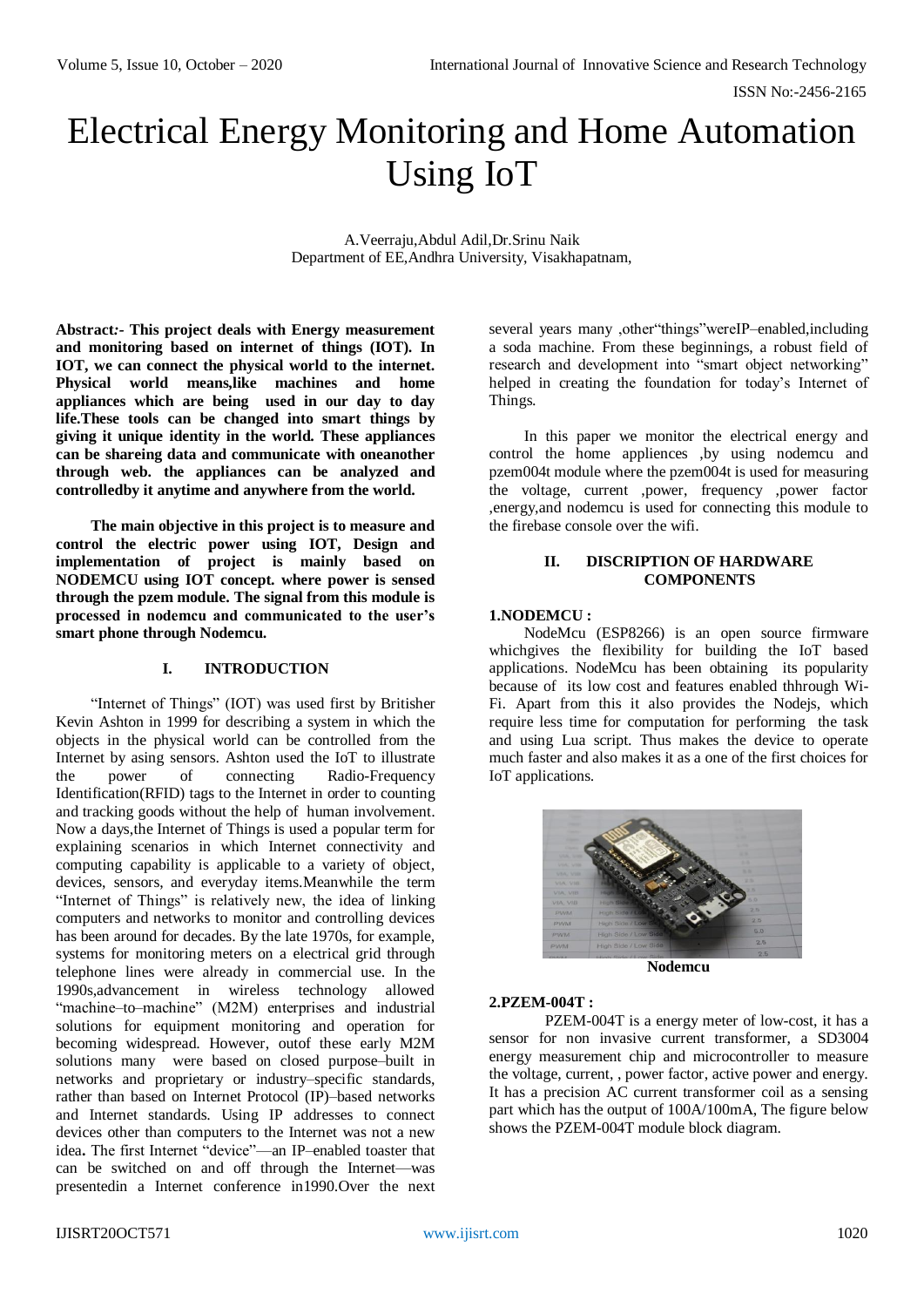ISSN No:-2456-2165



**Pzem\_004t module block diagram**

### 3.FIREBASE CONSOLE :

Firebase is a web and mobile based app developing platform which provides many services such as Realtime database, , Hosting,Storage and Authentication. Firebase Realtime database is a cloud-hosted SQL database whichallows users to store and synchroniseamong applications in real-time. In this system, Firebase Realtime database is utilised as a storage mechanism to store users' meter information like electricity usage. The figure below shows the firebase console interface.



# **4.MIT APP INVENTOR:**

MIT App Inventor is also an open-source for appbuilding platformswhichlets users to drag-and-drop visual objects for creating an application which can run on the Android device as a mean for democratizing mobile app development. Application behavior will be provided by piecing blocks together in a visual blocksbased programming language and its interface is shown below.



**MIT App Inventor Interface**

### **III. DISCRIPTION OF SOFTWARE COMPONENTS**

#### **1.Embeded C:**

The processor used in ESP8266 is used in association with embedded software, so embedded C programming is being used for implementing the outputs. Embedded C Programming language plays a important role in performing a specific task utilising a processor. In the energy monitoring circuit to calculate the energy used by the load embedded C programming code is used.

#### **2. Arduino IDE:**

Arduino IDE is open source software .It is used to write and upload programs into the Arduino Compatible devices like ESP8266. The Arduino environment supports both C and C++ languages.

#### **IV. WORKING**

Single Phase AC 230V,50HZ supply rectified to 9V DC, which is act as inputs to relays and driver IC ULN8203.Driver ICULN8203 controls the load with the help of relays. Relays acts as switch, it will operates according to the signals received from Nodemcu. With the user interface command from mobile. The single phase supply is connected to the PZEM module, the output of the PZEM module is connected to the nodemcu using serial communication that is pin D5,D6,the maximum rating of the module is 100A,MIT app inventor is a third party application which acts as user interface between mobile and control equipment.

All the sensed and calculated values are send to application through Wi-Fi module i.e. Nodemcu.by using the mobile application we can monitor the energy, frequency, power factor, current, voltage and also we can set the limits to the voltage that is under voltage and over voltage, if the voltage is exceeds the over voltage or voltage below the under voltage then the supply is disconnected. we can also set the power alarm when the power is above the set value then there is a buzzer indication, we can control the appliances in home from anywhere in the world.

# **V. EXPERIMENTAL RESULTS**



**Home screen in app**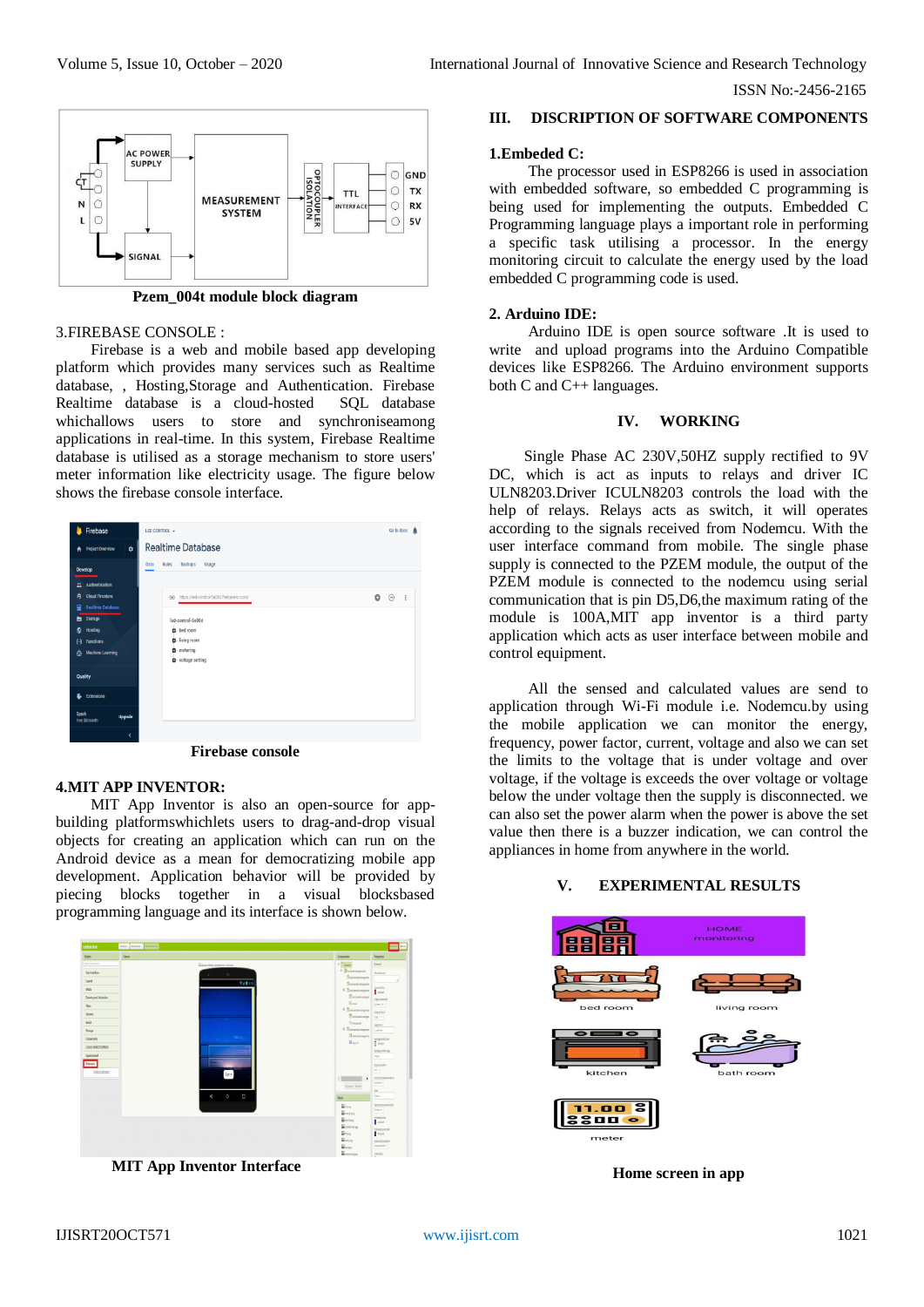Volume 5, Issue 10, October – 2020 International Journal of Innovative Science and Research Technology ISSN No:-2456-2165



# **Controlling the appliance**

| 11.00 <mark>8</mark><br>2000<br>meter |   |                     |
|---------------------------------------|---|---------------------|
| <b>VOLTAGE</b>                        |   | <b>CURRENT</b>      |
| 229.9                                 | v | 0.911<br>A          |
| <b>POWER</b>                          |   | <b>POWER FACTOR</b> |
| 209.3                                 | w |                     |
| <b>ENERGY</b>                         |   | <b>FREQUENCY</b>    |
| 10                                    | Ū | 49.9<br>HZ          |
| voltage & current<br>setting          |   |                     |
|                                       |   | set                 |

# **Meter readings**



**Setting voltage and current**

# **VI. CONTROLLING LOADS**



**When Single Load is Acting**



**output when two loads are active**



**output when three loads are active**

# **VII. CONCLUSION**

This study is significant in outlining general information about IOT, such as definition, and status of IOT, which has become a hot IT topic nowadays, and in presenting applicable IoT models for building a smart energy meter as part of the future vision of power billing reflecting the new information paradigm of IOT. In this work we presented a Energy monitoring system which is abled to be monitore all over the world by using Internet. The model could be implemented by sensing the voltage and current with respect to the time of consumption. Finally, the implemented model proved that it is abled to control the appliances through the mobile.It will be Easy for